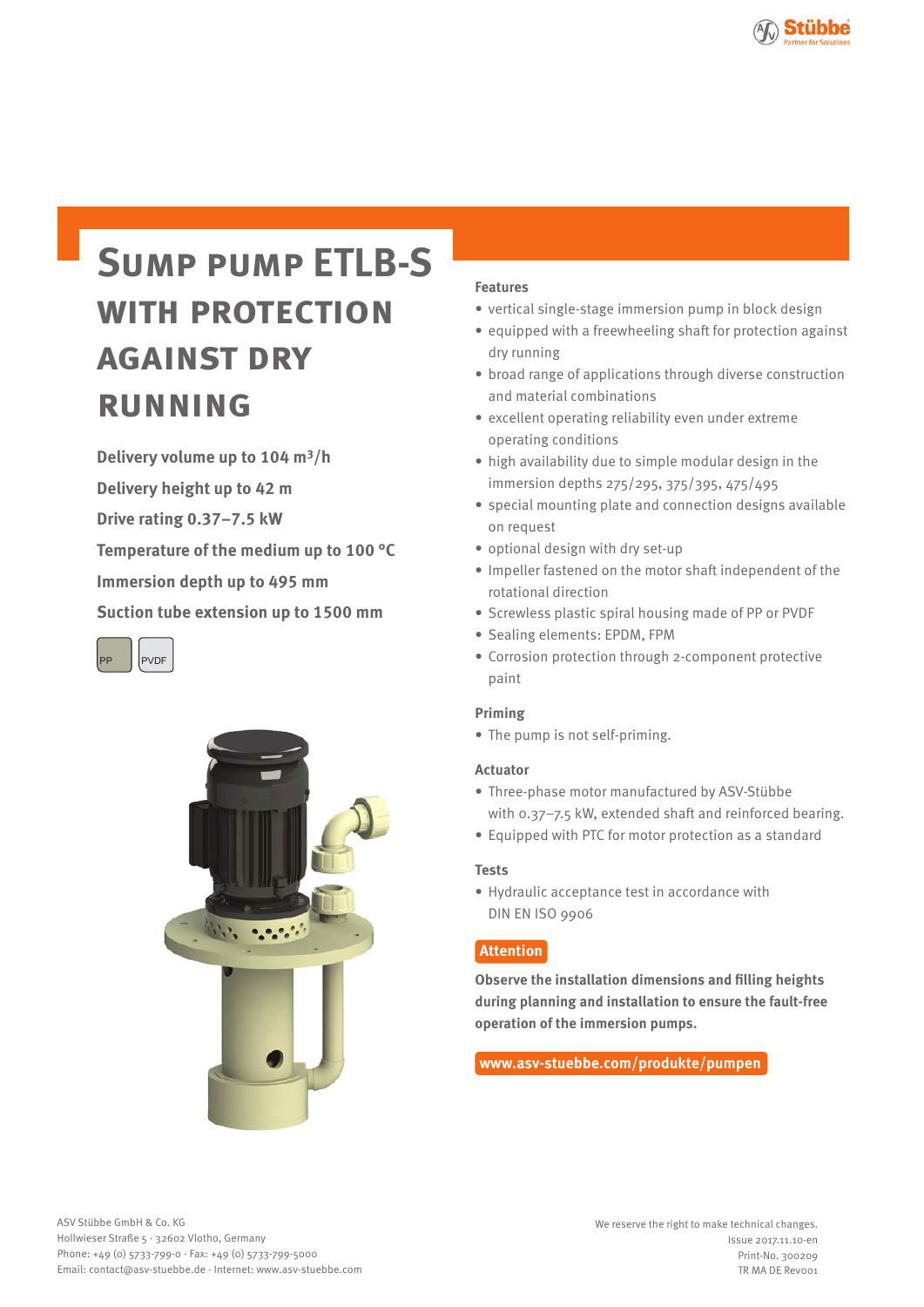

# **Sump pump ETLB-S with protection against dry running** Variants



#### **ETLB-S horizontal pumps**

|                               |                                                                             |                    |                              | 25-125<br>15-60<br>$20 - 100$ |                              | 32-125                       |                           | 32-160                       |                           |              | 40-125       | 40-160       |              |              | 50-125                       | 80-200       |                                                                                                                                      |              |                           |              |              |              |
|-------------------------------|-----------------------------------------------------------------------------|--------------------|------------------------------|-------------------------------|------------------------------|------------------------------|---------------------------|------------------------------|---------------------------|--------------|--------------|--------------|--------------|--------------|------------------------------|--------------|--------------------------------------------------------------------------------------------------------------------------------------|--------------|---------------------------|--------------|--------------|--------------|
|                               |                                                                             |                    |                              |                               |                              |                              |                           | $\mathsf{s}$                 |                           | П            |              |              |              |              |                              |              |                                                                                                                                      |              |                           |              |              |              |
|                               | Delivery height, delivery volume (H2O 2900 rpm 50 Hz / *H2O 1450 rpm 50 Hz) |                    |                              |                               |                              |                              |                           |                              |                           |              |              |              |              |              |                              |              |                                                                                                                                      |              |                           |              |              |              |
| $H_{max}(m)$ H <sub>2</sub> O |                                                                             |                    |                              | 6.5                           | 15                           |                              |                           | 20                           |                           | 23           | 27           |              | 42           |              | 27                           |              | 42                                                                                                                                   |              | 31                        |              | $17*$        |              |
|                               | $Q_{max}(m^3/h)$ H <sub>2</sub> O                                           |                    |                              | 2.9                           | 4.9                          |                              |                           | 10                           |                           | 13           |              | 28           | 31           |              |                              | 39           | 48                                                                                                                                   |              | 64                        |              | $104*$       |              |
| Housing                       |                                                                             |                    |                              |                               |                              |                              |                           |                              |                           |              |              |              |              |              |                              |              |                                                                                                                                      |              |                           |              |              |              |
|                               | PP                                                                          |                    |                              | ✓                             |                              | $\checkmark$                 |                           | ✓                            |                           | $\checkmark$ | $\checkmark$ |              | $\checkmark$ |              |                              | $\checkmark$ | ✓                                                                                                                                    |              |                           | $\checkmark$ | ✓            |              |
|                               | <b>PVDF</b>                                                                 |                    |                              | $\checkmark$                  |                              | $\checkmark$                 |                           | $\checkmark$                 |                           | $\checkmark$ | ✓            |              | $\checkmark$ |              |                              | $\checkmark$ | $\checkmark$                                                                                                                         |              |                           | $\checkmark$ | $\checkmark$ |              |
| Connection                    |                                                                             |                    |                              |                               |                              |                              |                           |                              |                           |              |              |              |              |              |                              |              |                                                                                                                                      |              |                           |              |              |              |
| a (                           | Screw connection DIN 8063 socket                                            |                    | DN 15                        |                               | <b>DN 20</b>                 |                              | DN 25                     |                              |                           | DN 25        | DN 32        |              | DN 32        |              |                              | DN 40        | DN 40                                                                                                                                |              |                           | DN 50        | <b>DN 80</b> |              |
| Seal                          |                                                                             |                    |                              |                               |                              |                              |                           |                              |                           |              |              |              |              |              |                              |              |                                                                                                                                      |              |                           |              |              |              |
|                               | EPDM                                                                        |                    |                              | ✓                             | $\checkmark$                 |                              |                           | ✓                            |                           | $\checkmark$ | ✓            |              | $\checkmark$ |              |                              | ✓            | $\checkmark$                                                                                                                         |              |                           | $\checkmark$ | ✓            |              |
|                               | <b>FPM</b>                                                                  |                    |                              | ✓                             |                              | $\checkmark$                 |                           | $\checkmark$                 |                           | $\checkmark$ |              | $\checkmark$ | $\checkmark$ |              |                              | $\checkmark$ | $\checkmark$                                                                                                                         |              |                           | $\checkmark$ | $\checkmark$ |              |
|                               | <b>Immersion depth</b>                                                      |                    |                              |                               |                              |                              |                           |                              |                           |              |              |              |              |              |                              |              |                                                                                                                                      |              |                           |              |              |              |
|                               | mm                                                                          |                    |                              | 275                           | 275                          |                              |                           | 275                          |                           | 275          | 275          |              | 275          |              |                              | 275          | 275                                                                                                                                  |              | 295                       |              | 295          |              |
|                               | mm                                                                          |                    |                              | 375                           | 375                          |                              |                           | 375                          |                           | 375          | 375          |              | 375          |              |                              | 375          | 375                                                                                                                                  |              |                           | 395          | 395          |              |
|                               | mm                                                                          |                    |                              |                               | 475                          |                              |                           | 475                          |                           | 475          | 475          |              | 475          |              |                              | 475          | 475                                                                                                                                  |              |                           | 495          | 495          |              |
|                               | <b>Mounting plate</b>                                                       |                    |                              |                               |                              |                              |                           |                              |                           |              |              |              |              |              |                              |              |                                                                                                                                      |              |                           |              |              |              |
|                               | Round                                                                       |                    |                              | ✓                             |                              | $\checkmark$                 |                           | $\checkmark$                 |                           | $\checkmark$ | $\checkmark$ |              | $\checkmark$ |              | $\checkmark$<br>$\checkmark$ |              | $\checkmark$                                                                                                                         |              |                           | $\checkmark$ | ✓            |              |
|                               | Rectangular                                                                 |                    |                              | $\checkmark$                  | $\checkmark$<br>$\bullet$    |                              | $\checkmark$<br>$\bullet$ |                              | $\checkmark$<br>$\bullet$ |              |              | $\checkmark$ | $\checkmark$ |              |                              |              | $\checkmark$                                                                                                                         |              | $\checkmark$<br>$\bullet$ |              | $\checkmark$ |              |
|                               | Special geometry                                                            |                    |                              | $\bullet$                     |                              |                              |                           |                              |                           |              | $\bullet$    |              | $\bullet$    |              |                              | $\bullet$    | $\bullet$<br>50 Hz 60 Hz 50 Hz 60 Hz 50 Hz 60 Hz 50 Hz 60 Hz 50 Hz 60 Hz 50 Hz 60 Hz 50 Hz 60 Hz 50 Hz 60 Hz 50 Hz 60 Hz 50 Hz 60 Hz |              |                           |              | $\bullet$    |              |
| <b>Motor</b>                  |                                                                             |                    |                              |                               |                              |                              | $\checkmark$              |                              |                           |              |              |              |              |              |                              |              |                                                                                                                                      |              |                           |              |              |              |
|                               |                                                                             | 0.37 kW            | $\checkmark$<br>$\checkmark$ | ✓<br>$\checkmark$             | $\checkmark$<br>$\checkmark$ | $\checkmark$<br>$\checkmark$ | $\checkmark$              | $\checkmark$<br>$\checkmark$ |                           |              |              |              |              |              |                              |              |                                                                                                                                      |              |                           |              |              |              |
|                               |                                                                             | 0.55 kW<br>0.75 kW | $\checkmark$                 | $\checkmark$                  | $\checkmark$                 | $\checkmark$                 | $\checkmark$              | $\checkmark$                 | $\checkmark$              | $\checkmark$ |              |              |              |              |                              |              |                                                                                                                                      |              |                           |              |              |              |
|                               |                                                                             | 1.10 kW            |                              |                               |                              |                              | $\checkmark$              | $\checkmark$                 | $\checkmark$              | $\checkmark$ |              |              |              |              |                              |              |                                                                                                                                      |              |                           |              |              |              |
|                               |                                                                             | 1.50 kW            |                              |                               |                              |                              | $\checkmark$              | $\checkmark$                 | $\checkmark$              | $\checkmark$ | $\checkmark$ | $\checkmark$ |              |              | $\checkmark$                 |              |                                                                                                                                      |              |                           |              |              |              |
|                               | 2900/3500 rpm<br>50/60 Hz                                                   | 2.20 kW            |                              |                               |                              |                              | $\checkmark$              | $\checkmark$                 | $\checkmark$              | $\checkmark$ | ✓            | $\checkmark$ |              |              | $\checkmark$                 | $\checkmark$ |                                                                                                                                      |              |                           |              |              |              |
|                               |                                                                             | 3.00 kW            |                              |                               |                              |                              |                           |                              |                           |              | ✓            | ✓            |              |              | $\checkmark$                 | $\checkmark$ |                                                                                                                                      |              |                           |              |              |              |
|                               |                                                                             | 4.00 kW            |                              |                               |                              |                              |                           |                              |                           |              | ✓            | $\checkmark$ | $\checkmark$ | $\checkmark$ | $\checkmark$                 | $\checkmark$ | $\checkmark$                                                                                                                         |              | $\checkmark$              |              |              |              |
|                               |                                                                             | 5.50 kW            |                              |                               |                              |                              |                           |                              |                           |              | $\checkmark$ | $\checkmark$ | $\checkmark$ | $\checkmark$ | $\checkmark$                 | $\checkmark$ | $\checkmark$                                                                                                                         | $\checkmark$ | $\checkmark$              | $\checkmark$ |              |              |
|                               |                                                                             | 7.50 kW            |                              |                               |                              |                              |                           |                              |                           |              |              |              | $\checkmark$ | $\checkmark$ | $\checkmark$                 |              | $\checkmark$                                                                                                                         | $\checkmark$ | $\checkmark$              | $\checkmark$ |              |              |
|                               |                                                                             | 0.37 kW            | $\checkmark$                 | ✓                             | $\checkmark$                 | $\checkmark$                 | $\checkmark$              | $\checkmark$                 |                           |              |              |              |              |              |                              |              |                                                                                                                                      |              |                           |              |              |              |
|                               |                                                                             | 0.55 kW            | $\checkmark$                 | $\checkmark$                  | $\checkmark$                 | $\checkmark$                 | $\checkmark$              | $\checkmark$                 |                           |              |              |              |              |              |                              |              |                                                                                                                                      |              |                           |              |              |              |
|                               |                                                                             | 0.75 kW            | $\checkmark$                 | $\checkmark$                  | $\checkmark$                 | $\checkmark$                 |                           |                              | $\checkmark$              | $\checkmark$ |              |              |              |              |                              |              |                                                                                                                                      |              |                           |              |              |              |
|                               |                                                                             | 1.10 kW            |                              |                               |                              |                              |                           |                              | ✓                         | $\checkmark$ |              |              |              |              |                              |              |                                                                                                                                      |              |                           |              |              |              |
|                               | 1450/1750 rpm                                                               | 1.50 kW            |                              |                               |                              |                              |                           |                              | $\checkmark$              | $\checkmark$ | $\checkmark$ | $\checkmark$ |              |              | $\checkmark$                 |              |                                                                                                                                      |              |                           |              |              |              |
|                               | 50/60 Hz                                                                    | 2.20 kW            |                              |                               |                              |                              |                           |                              | $\checkmark$              | $\checkmark$ | $\checkmark$ | $\checkmark$ |              |              | $\checkmark$                 | $\checkmark$ |                                                                                                                                      |              |                           |              |              |              |
|                               |                                                                             | 3.00 kW            |                              |                               |                              |                              |                           |                              |                           |              | $\checkmark$ | $\checkmark$ |              |              | $\checkmark$                 | $\checkmark$ |                                                                                                                                      |              |                           |              |              |              |
|                               |                                                                             | 4.00 kW            |                              |                               |                              |                              |                           |                              |                           |              | $\checkmark$ | $\checkmark$ | $\checkmark$ | $\checkmark$ | $\checkmark$                 | $\checkmark$ |                                                                                                                                      |              |                           |              |              |              |
|                               |                                                                             | 5.50 kW            |                              |                               |                              |                              |                           |                              |                           |              | $\checkmark$ | ✓            | $\checkmark$ | $\checkmark$ | $\checkmark$                 | $\checkmark$ | $\checkmark$                                                                                                                         | $\checkmark$ | ✓                         | $\checkmark$ | $\checkmark$ | $\checkmark$ |
|                               |                                                                             | 7.50 kW            |                              |                               |                              |                              |                           |                              |                           |              |              |              | $\checkmark$ |              | $\checkmark$                 |              | $\checkmark$                                                                                                                         |              | $\checkmark$              |              | $\checkmark$ |              |

 $\checkmark$  = available as standard,  $\bullet$  = available as an option / available on request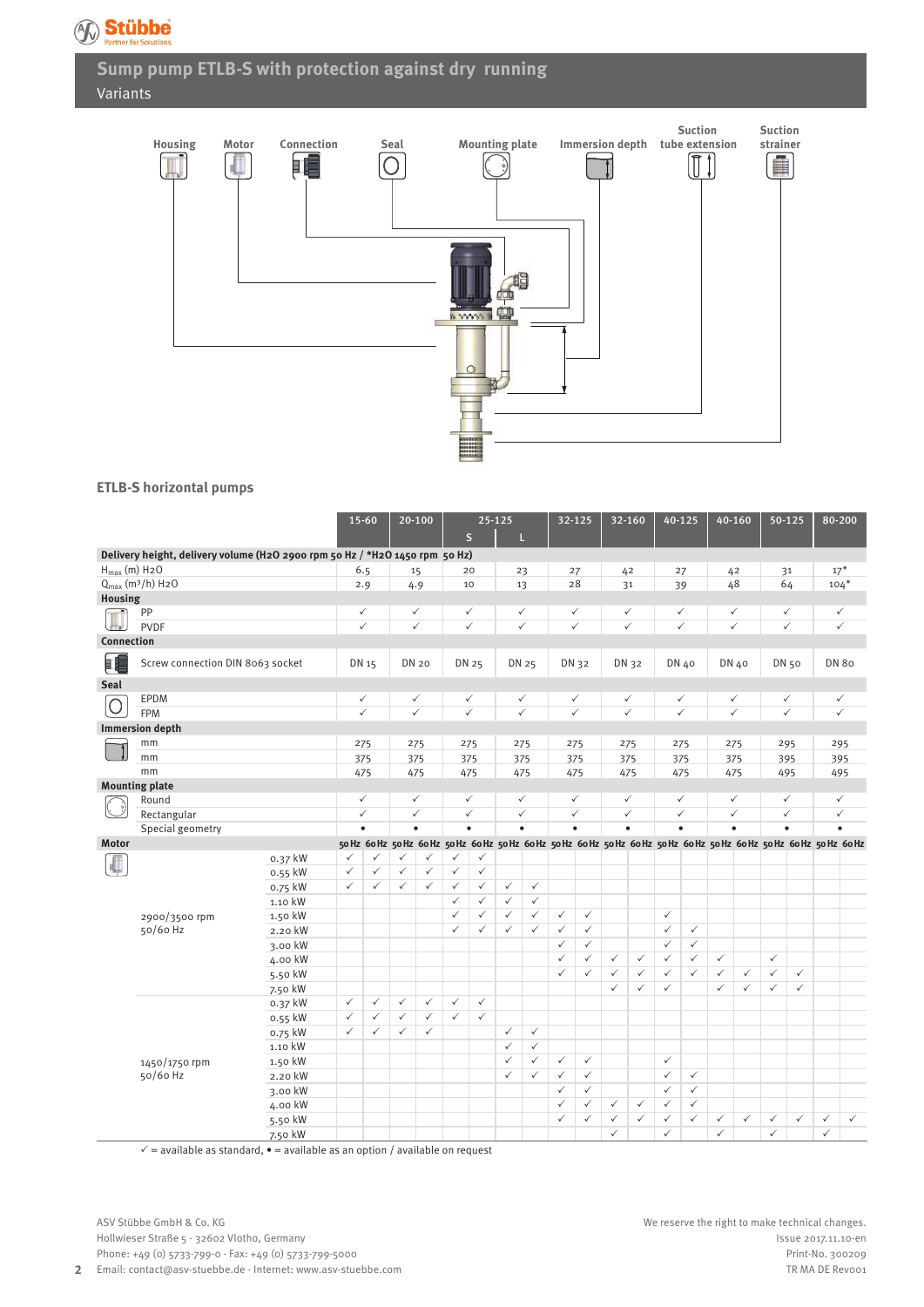

#### **Accessories**

|                                                 |                                                                    | $15 - 60$                              | 20-100    | $25 - 125$                                                |              | 32-125       | 32-160       |              | $40 - 125$<br>40-160 |              | 80-200       |              |
|-------------------------------------------------|--------------------------------------------------------------------|----------------------------------------|-----------|-----------------------------------------------------------|--------------|--------------|--------------|--------------|----------------------|--------------|--------------|--------------|
|                                                 |                                                                    |                                        |           |                                                           | $\mathsf{s}$ | L            |              |              |                      |              |              |              |
|                                                 | <b>Suction tube extension</b>                                      |                                        |           |                                                           |              |              |              |              |                      |              |              |              |
| $\overline{\mathsf{T}}$ $\overline{\mathsf{I}}$ | 150-1500 mm<br>in 50 mm increments                                 |                                        | $\bullet$ | ٠                                                         | ٠            | $\bullet$    | ٠            |              | ٠                    | ٠            |              |              |
| <b>Suction strainer</b>                         |                                                                    |                                        |           |                                                           |              |              |              |              |                      |              |              |              |
| Ê                                               | PP                                                                 |                                        | $\bullet$ | $\bullet$                                                 | $\bullet$    | $\bullet$    | $\bullet$    | ٠            | ٠                    | $\bullet$    | $\bullet$    | ٠            |
|                                                 | <b>PVDF</b>                                                        |                                        | $\bullet$ | $\bullet$                                                 | $\bullet$    | $\bullet$    | $\bullet$    | $\bullet$    | $\bullet$            | $\bullet$    | $\bullet$    | $\bullet$    |
| Connection                                      |                                                                    |                                        |           |                                                           |              |              |              |              |                      |              |              |              |
|                                                 | Pressure<br>connection                                             | Screw<br>connection<br>DIN 8063 socket | ٠         | $\bullet$                                                 | $\bullet$    | $\bullet$    | $\bullet$    | ٠            | ٠                    | $\bullet$    | $\bullet$    |              |
| 唱                                               | bend 90°                                                           | Flange<br><b>DIN EN 1092</b>           | $\bullet$ | $\bullet$                                                 | $\bullet$    | $\bullet$    | $\bullet$    | ٠            | $\bullet$            | $\bullet$    | $\bullet$    |              |
|                                                 |                                                                    | <b>Flange ANSI</b>                     | ٠         | $\bullet$                                                 | $\bullet$    | $\bullet$    | ٠            | ٠            | $\bullet$            | $\bullet$    | $\bullet$    | ٠            |
|                                                 | Flange<br>adapter 180°                                             | Flange<br><b>DIN EN 1092</b>           |           |                                                           |              |              |              |              | $\bullet$            | $\bullet$    | $\bullet$    | ٠            |
|                                                 |                                                                    | <b>Flange ANSI</b>                     |           |                                                           |              |              |              |              | $\bullet$            | $\bullet$    | $\bullet$    | $\bullet$    |
|                                                 | Union end                                                          | DIN ISO adapter                        | $\bullet$ | $\bullet$                                                 | $\bullet$    | $\bullet$    | $\bullet$    | ٠            | $\bullet$            | $\bullet$    | $\bullet$    | $\bullet$    |
| <b>Special version</b>                          |                                                                    |                                        |           |                                                           |              |              |              |              |                      |              |              |              |
|                                                 | Anti-foaming system                                                |                                        | $\bullet$ | $\bullet$                                                 | $\bullet$    | ٠            | $\bullet$    | ٠            | $\bullet$            | $\bullet$    | $\bullet$    | $\bullet$    |
|                                                 | For dry installation                                               |                                        | $\bullet$ | $\bullet$                                                 | $\bullet$    | $\bullet$    | $\bullet$    | $\bullet$    | $\bullet$            | $\bullet$    | $\bullet$    | $\bullet$    |
| Paintwork                                       |                                                                    |                                        |           |                                                           |              |              |              |              |                      |              |              |              |
|                                                 | Standard RAL 7016                                                  |                                        | ✓         | $\checkmark$                                              | $\checkmark$ | $\checkmark$ | $\checkmark$ | $\checkmark$ | ✓                    | $\checkmark$ | $\checkmark$ | $\checkmark$ |
|                                                 | Other RAL colors                                                   |                                        | $\bullet$ | $\bullet$                                                 | $\bullet$    | $\bullet$    | $\bullet$    | $\bullet$    | $\bullet$            | $\bullet$    | $\bullet$    | $\bullet$    |
|                                                 | Special paintwork                                                  |                                        | $\bullet$ | $\bullet$                                                 | $\bullet$    | $\bullet$    | $\bullet$    | $\bullet$    | $\bullet$            | $\bullet$    | $\bullet$    | $\bullet$    |
| Impeller                                        |                                                                    |                                        |           |                                                           |              |              |              |              |                      |              |              |              |
|                                                 | Closed impeller                                                    |                                        | ✓         | $\checkmark$                                              | $\checkmark$ | $\checkmark$ | $\checkmark$ | $\checkmark$ | $\checkmark$         | $\checkmark$ | $\checkmark$ | ✓            |
|                                                 | Semi-open impeller                                                 |                                        | $\bullet$ | $\bullet$                                                 | $\bullet$    | $\bullet$    | $\bullet$    | $\bullet$    | $\bullet$            | $\bullet$    | $\bullet$    | ٠            |
|                                                 | PE impeller<br>$\lambda$ and $\lambda$ and $\lambda$ and $\lambda$ |                                        | $\cdots$  | $\bullet$<br>$\sim$ $\sim$ $\sim$ $\sim$ $\sim$<br>$\sim$ | $\bullet$    | $\bullet$    | $\bullet$    | ٠            | $\bullet$            | $\bullet$    | $\bullet$    | ٠            |

 $\checkmark$  = available as standard,  $\bullet$  = available as an option / available on request

**3**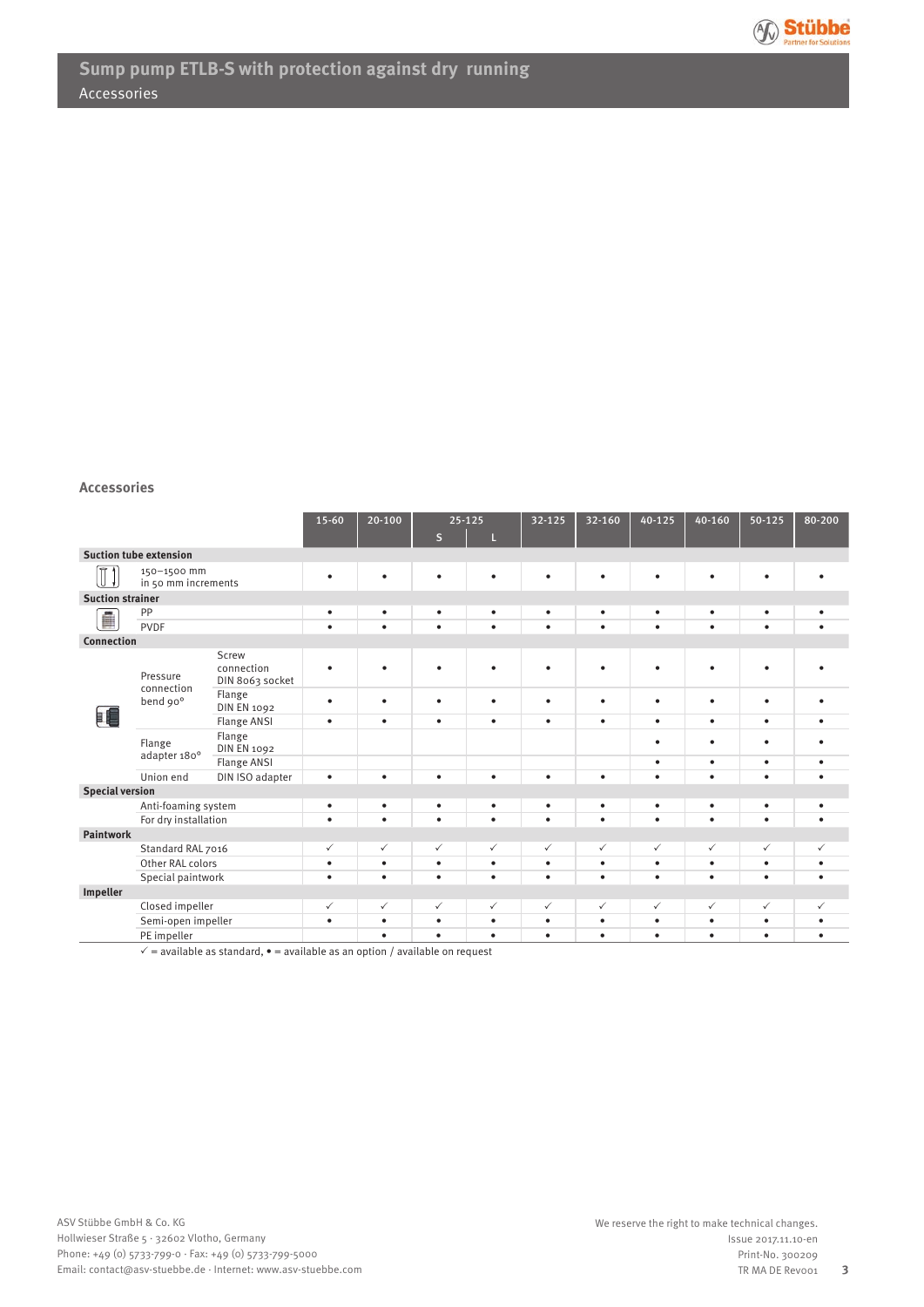# **Stübbe**

## **Sump pump ETLB-S with protection against dry running**

#### **Application**

• For transporting neutral and aggressive medium types such as acids, lyes, solutions with solid particles in open or closed depressurized containers or pump sumps, provided the pump components in contact with the medium are resistant at the operating temperature according to the ASV Stübbe resistance list.

#### **Use**

- Chemical industry
- Water treatment
- Electroplating plants
- Printed circuit board industry

#### **Design**

- vertical single-stage immersion pump, not self-priming
- protected against running dry through bearing-free design

#### **Size**

• ETLB-S 15-60 to ETLB-S 80-200

#### **Performance data**

• see characteristics (pg. 10) and motor ratings (pg. 2)

#### **Technical design**

- Immersion depth up to 495 mm
- Material: PP, PVDF
- Screwless thermoplastic spiral casing
- Closed impeller, fastened on the motor shaft independent of the rotational direction
- Stainless steel shaft encapsulated by thick-walled plastic protection tube
- Shaft lead-through at the mounting plate equipped with lip seals
- Corrosion protection through 2-component protective paint

#### **Accessories**

**4**

- Pump monitor: Pressure and temperature sensor PTM
- Suction strainer
- Suction tube extension of 150–1500 mm in 50 mm increments for draining containers

#### **PTC resistor protection**

• The temperature sensors can be used for protecting the motor coil.

They abruptly change their resistance value when the thermal class of the motor is reached (155°C). Connect to only one trigger unit.

#### **Pressure connection**

- Socket union end according to DIN 8063
- optionally with pressure connection bend with socket union end according to DIN 8063
- optionally with PP/steel flange DIN or ANSI

#### **Suction connection**

- Suction socket (standard)
- optionally with suction strainer on the pump housing
- optionally with suction tube extension for draining containers

#### **Actuator**

- manufactured by ASV-Stübbe
- IEC three-phase motor with extended shaft
- reinforced motor bearings
- Power range 0.37–7.5 kW
- Size IM71–IM 132
- Corrosion protection through 2-component protective paint
- Rotational speed: 1450/1750 rpm, 50/60 Hz
- Rotational speed: 2900/3500 rpm, 50/60 Hz
- Protection type: IP 55
- Protection cap
- PTC resistor

#### **Materials**

- Pump housing: PP, PVDF
- Impeller: PP, PVDF, PE optional
- O-rings: EPDM, FPM
- V-ring: FPM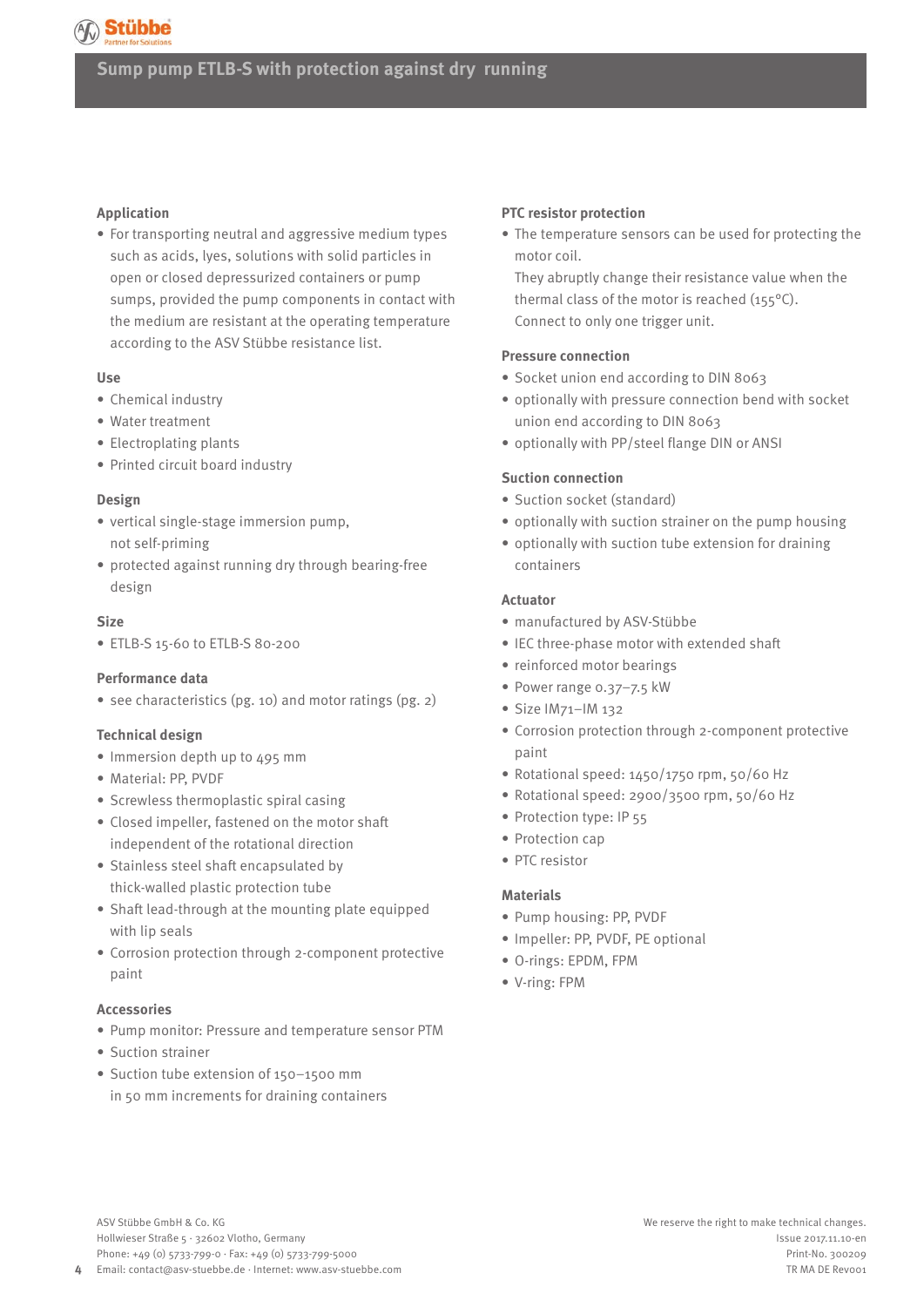

#### **Fluid temperature**

- PP: up to 80 °C
- PVDF: up to 100 °C

The temperature limits are maximum values and depend on the sealing material and feed pressure used. Depending on the medium and concentration, additional reduction factors must be taken into account.

#### **Viscosity**

• Fluids up to approx. 160 mm²/s (kinematic viscosity)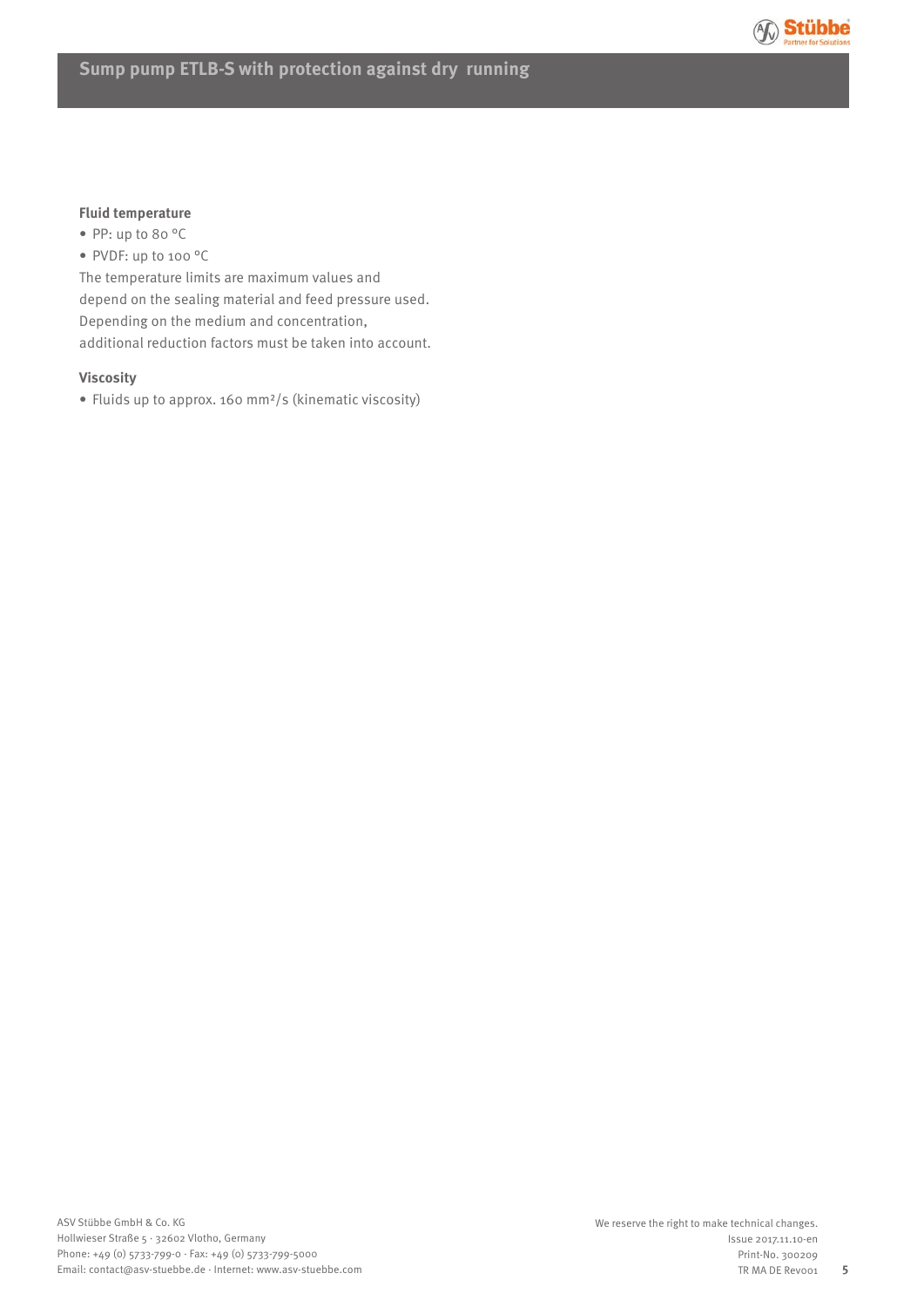# AC Stübbe

# **Sump pump ETLB-S with protection against dry running**

#### **Pump priming behavior**

- For problem-free installation of the ASV immersion pumps, observe the installation dimensions O, Z, V and Y listed in the dimension table for planning and installation!
- The dimensions O, Z, V and Y are minimum dimensions.
- If these minimum dimensions are not adhered to, this may result in reduced capacity, vibrations and/or damage to the pump.





A1: available from 150–1500 mm in 50 mm increments

- Whenever the container has been emptied, fill the container above the minimum fluid level before restarting the pump unit.
- Adhere to the min. covering area »Z« of the pump housing prior to starting the pump unit!
- For higher operating temperatures, observe the vapor pressure of the fluid and increase »Z«, if required!

#### **Max. fluid level**

- the maximum permissible fluid level
- top switching point with level control

#### **Min. fluid level**

• lowest permissible fluid level when activating the pump

#### **Bottom switching point with level control**

- without suction tube extension: V + Z
- with suction tube extension: V + 50 mm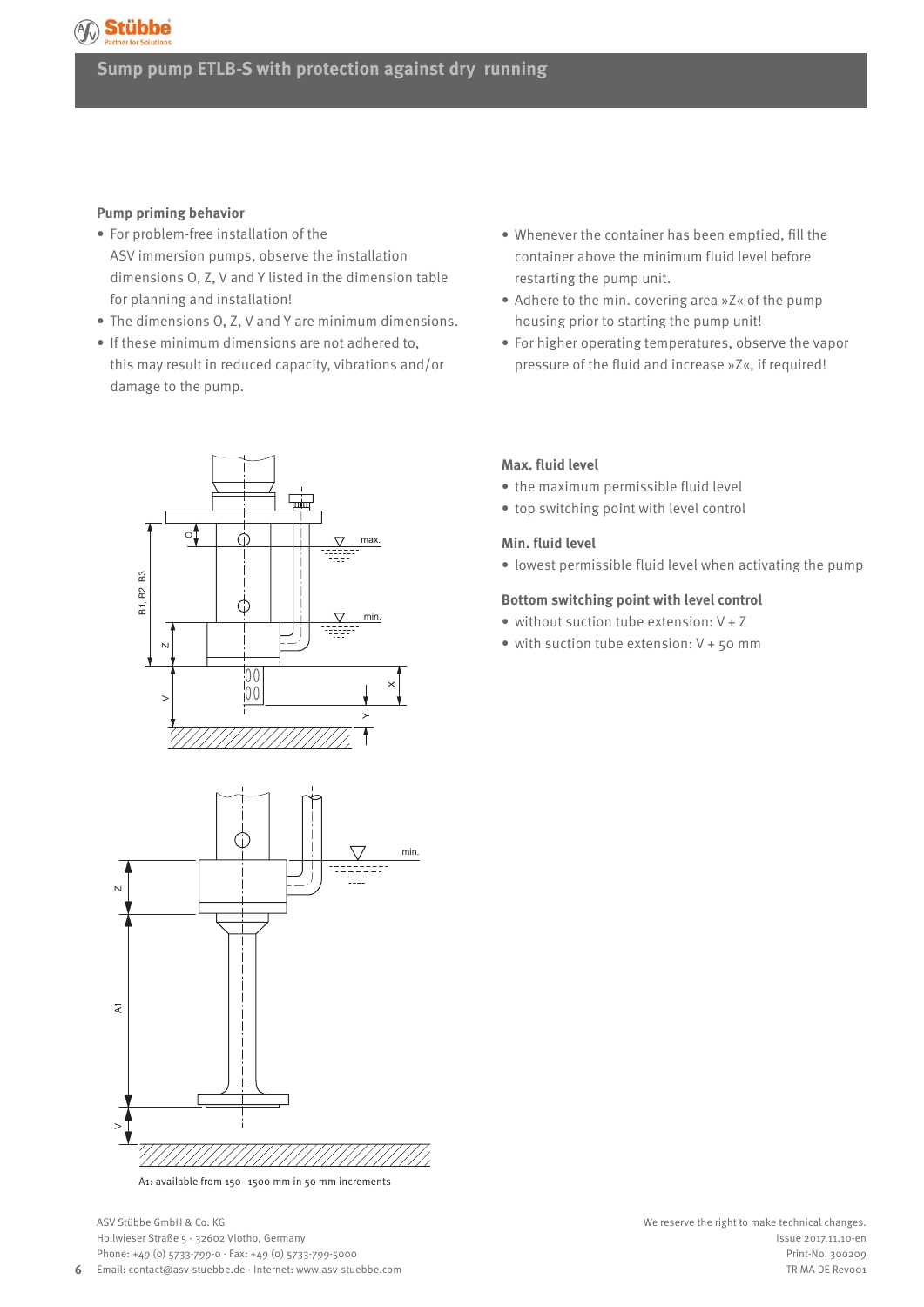

#### **ETLB-S pumps for dry installation**

- In the case of dry installation, the pump is installed outside of the container
- Special version ETLB-ST, information on request

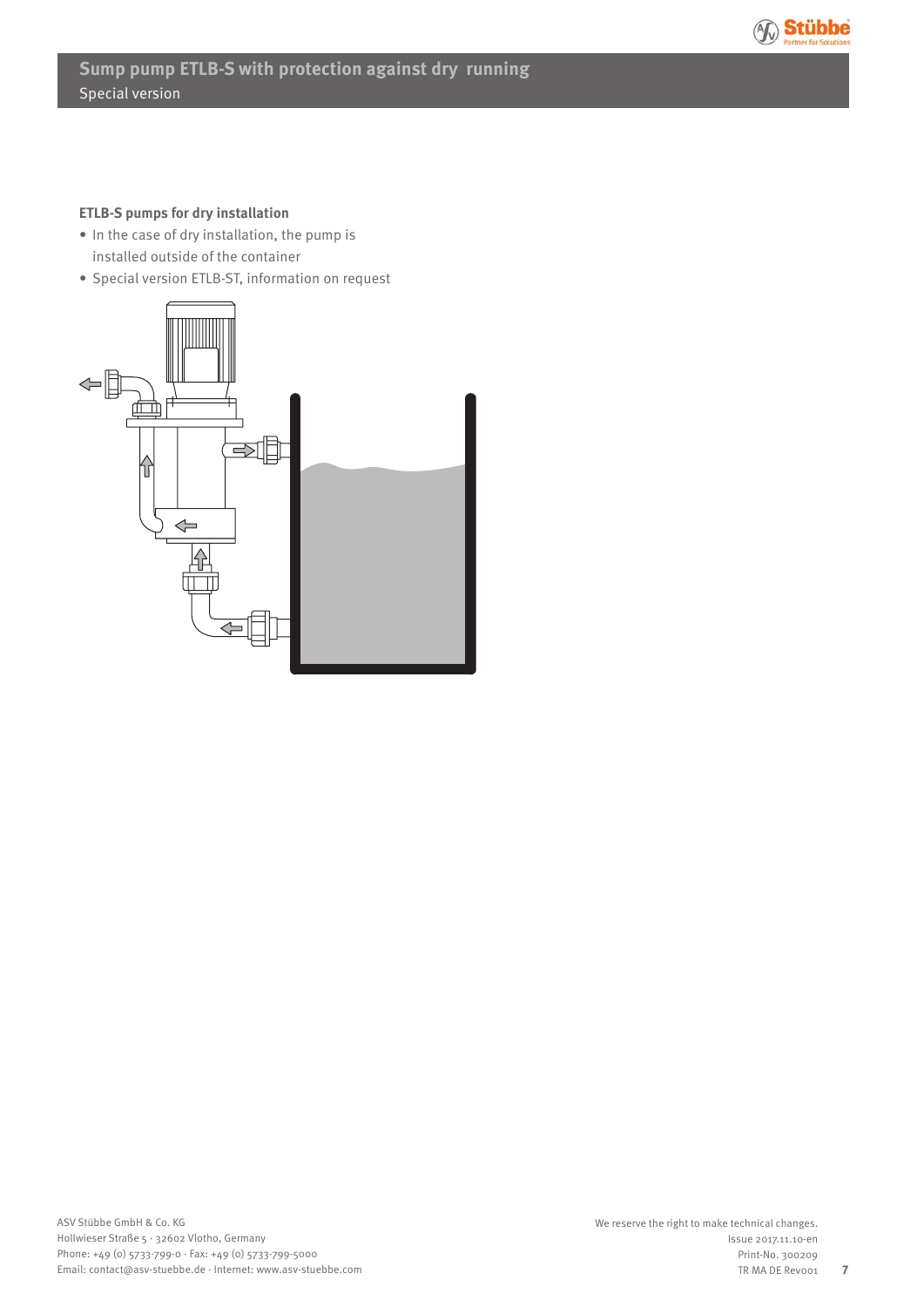

**Sump pump ETLB-S with protection against dry running** Dimensions



#### **Pump dimensions**

|               | <b>NW</b>  | <b>Dimensions</b> |           |           |                |      |      |      |      |       |      |                |            |       |      |     |       |
|---------------|------------|-------------------|-----------|-----------|----------------|------|------|------|------|-------|------|----------------|------------|-------|------|-----|-------|
| <b>Type</b>   | <b>DND</b> | <b>B1</b>         | <b>B2</b> | <b>B3</b> | b <sub>1</sub> | E    |      | h1   |      | L1    |      | $\overline{0}$ | R          | Vmin. |      |     | Ymin. |
| ETLB-S 15-60  | 15         | 275               | 375       | 475       | 20             | 46   | 41   |      | 49   | 63    | 45.5 | 30             | $G_1"$     | 20    | 78.5 | 125 | 10    |
| ETLB-S 20-100 | 20         | 275               | 375       | 475       | 20             | 46   | 46   |      | 55   | 70    | 58   | 30             | G11/4"     | 20    | 82   | 125 | 10    |
| ETLB-S 25-125 | 25         | 275               | 375       | 475       | 20             | 50   | 58   |      | 67   | 83    | 58   | 30             | $G_1 1/2"$ | 20    | 70.1 | 125 | 10    |
| ETLB-S 32-125 | 32         | 275               | 375       | 475       | 30             | 64   | 65   |      | 75.5 | 93    | 68   | 30             | G2"        | 20    | 92   | 155 | 10    |
| ETLB-S 32-160 | 32         | 275               | 375       | 475       | 30             | 64   | 65   |      | 75.5 | 93    | 111  | 60             | G2"        | 40    | 120  | 155 | 10    |
| ETLB-S 40-125 | 40         | 275               | 375       | 475       | 30             | 69   | 76.5 | 70   | 89   | 105.5 | 68   | 60             | $G_2 1/4"$ | 40    | 103  | 155 | 10    |
| ETLB-S 40-160 | 40         | 275               | 375       | 475       | 30             | 69   | 76.5 | 70   | 89   | 105.5 | 111  | 60             | $G_2 1/4"$ | 40    | 120  | 155 | 10    |
| ETLB-S 50-125 | 50         | 295               | 395       | 495       | 30             | 77.5 | 94.5 | 84   | 112  | 129   | 111  | 60             | $G_2$ 3/4" | 40    | 140  | 155 | 10    |
| ETLB-S 80-200 | 80         | 295               | 395       | 495       | 40             | 118  | 132  | 87.5 | 208  | 130.5 | 121  | 60             | G4"        | 60    | 168  | 100 | 10    |

#### **Motor dimensions**

|                   | DN 15-60  DN 50-125<br>$G$ (mm) | DN 80-200<br>$G$ (mm) |       |  |  |  |
|-------------------|---------------------------------|-----------------------|-------|--|--|--|
| Motor rating (kW) |                                 | <b>50 Hz</b>          | 60 Hz |  |  |  |
| 0.37              | 233                             |                       |       |  |  |  |
| 0.55              | 233                             |                       |       |  |  |  |
| 0.75              | 263                             |                       |       |  |  |  |
| 1.10              | 279                             |                       |       |  |  |  |
| 1.50              | 322                             |                       |       |  |  |  |
| 2.20              | 322                             |                       |       |  |  |  |
| 3.00              | 397                             |                       |       |  |  |  |
| 4.00              | 360                             |                       |       |  |  |  |
| 5.50              | 409                             | 423                   | 475   |  |  |  |
| 7.50              | 409                             | 475                   |       |  |  |  |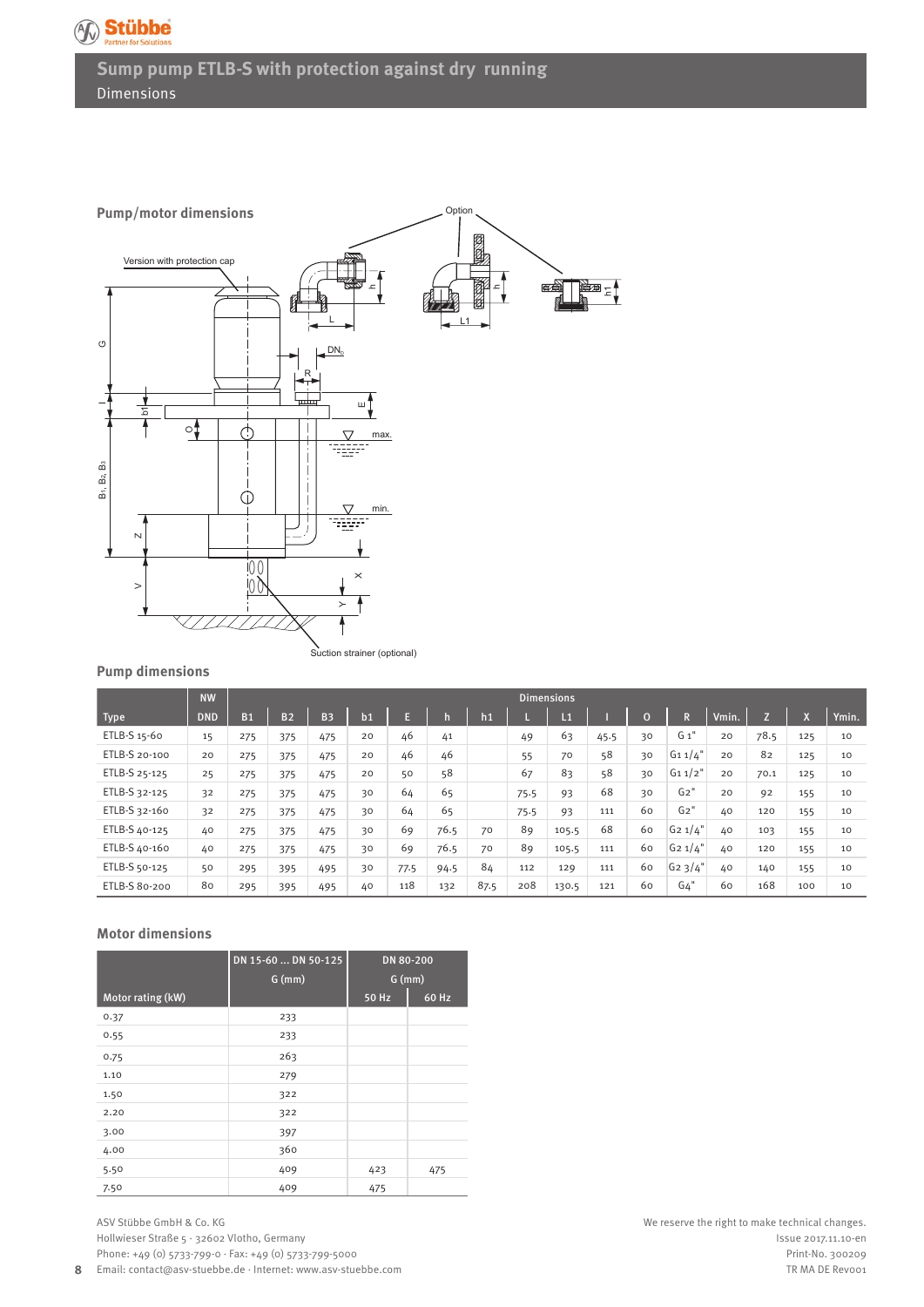

#### **Mounting plates / assembly openings**





Mounting plate **Assembly opening** 

## **Round type**

|               |    |    |     | <b>Assembly opening</b> |              |    |      |         |     |             |
|---------------|----|----|-----|-------------------------|--------------|----|------|---------|-----|-------------|
|               | ß° | d1 | ØK  | ØM                      | $\mathsf{s}$ |    | U    | IQ.     | ØN  | ØP          |
| ETLB-S 15-60  | 45 | 14 | 225 | 250                     | 110          | 20 | 30   | $\circ$ | 200 | $\mathsf O$ |
| ETLB-S 20-100 | 45 | 14 | 225 | 250                     | 116          | 20 | 30   | 97      | 170 | 70          |
| ETLB-S 25-125 | 45 | 14 | 270 | 320                     | 132.5        | 20 | 20   | 112     | 180 | 80          |
| ETLB-S 32-125 | 45 | 18 | 350 | 400                     | 205          | 30 | 60   | 200     | 210 | 80          |
| ETLB-S 32-160 | 45 | 18 | 408 | 440                     | 205          | 30 | 60   | 205     | 290 | 90          |
| ETLB-S 40-125 | 45 | 18 | 350 | 400                     | 205          | 30 | 60   | 200     | 210 | 80          |
| ETLB-S 40-160 | 45 | 18 | 408 | 440                     | 205          | 30 | 60   | 205     | 290 | 90          |
| ETLB-S 50-125 | 45 | 18 | 408 | 440                     | 205          | 30 | 60   | 205     | 290 | 90          |
| ETLB-S 80-200 | 45 | 18 | 556 | 595                     | 290          | 40 | 72.5 | 290     | 400 | 110         |





#### **Rectangular type**

|               |    |     |     | <b>Assembly opening</b> |     |              |       |       |    |     |                |                |    |                |
|---------------|----|-----|-----|-------------------------|-----|--------------|-------|-------|----|-----|----------------|----------------|----|----------------|
|               | d1 | m   | B   | a                       | b.  | $\mathsf{C}$ | e     | s     |    | D   | A <sub>1</sub> | B <sub>1</sub> | R  | D <sub>1</sub> |
| ETLB-S 15-60  | 14 | 230 | 230 | 180                     | 180 | $\circ$      | 53    | 110   | 20 | 85  | 190            | 130            | 8  | 65             |
| ETLB-S 20-100 | 14 | 250 | 250 | 220                     | 220 | $\circ$      | 80.5  | 116   | 20 | 103 | 215            | 170            | 8  | 85             |
| ETLB-S 25-125 | 14 | 280 | 280 | 230                     | 230 | $\circ$      | 78    | 132.5 | 20 | 110 | 240            | 180            | 8  | 90             |
| ETLB-S 32-125 | 18 | 400 | 325 | 320                     | 280 | 160          | 86    | 205   | 30 | 135 | 340            | 210            | 8  | 105            |
| ETLB-S 32-160 | 18 | 490 | 390 | 440                     | 350 | 220          | 151   | 205   | 30 | 185 | 380            | 290            | 10 | 130            |
| ETLB-S 40-125 | 18 | 400 | 325 | 320                     | 280 | 160          | 86    | 205   | 30 | 135 | 340            | 210            | 8  | 105            |
| ETLB-S 40-160 | 18 | 490 | 390 | 440                     | 350 | 220          | 151   | 205   | 30 | 185 | 380            | 290            | 10 | 130            |
| ETLB-S 50-125 | 18 | 490 | 390 | 440                     | 350 | 220          | 151   | 205   | 30 | 185 | 380            | 290            | 10 | 130            |
| ETLB-S 80-200 | 18 | 610 | 485 | 500                     | 450 | 250          | 168.5 | 290   | 40 | 230 | 545            | 400            | 10 | 200            |

We reserve the right to make technical changes. Issue 2017.11.10-en Print-No. 300209 TR MA DE Revoo1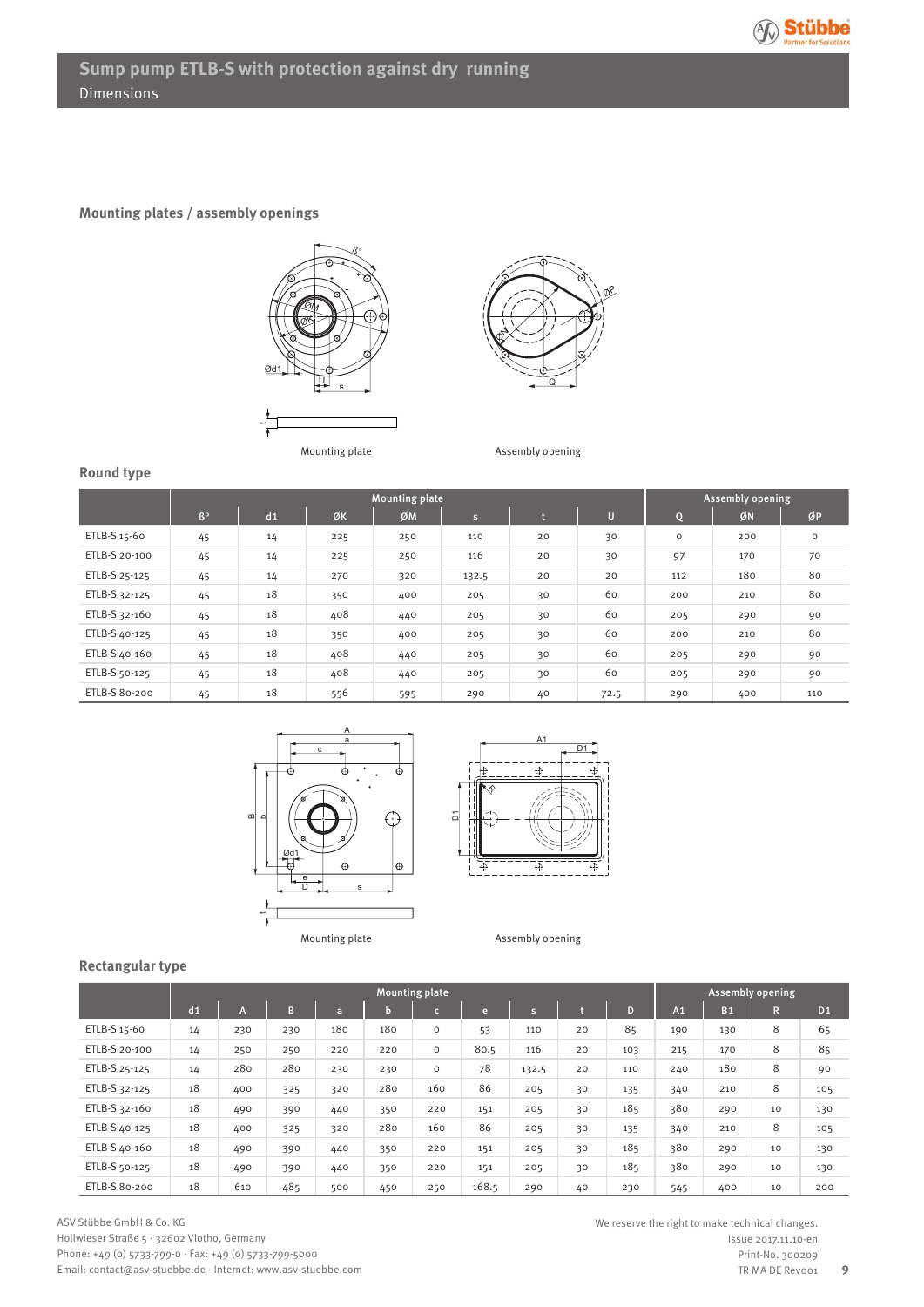

# **Sump pump ETLB-S with protection against dry running** Characteristics and motor ratings

#### **Characteristics**



**10** Email: contact@asv-stuebbe.de · Internet: www.asv-stuebbe.com ASV Stübbe GmbH & Co. KG Hollwieser Straße 5 · 32602 Vlotho, Germany Phone: +49 (0) 5733-799-0 · Fax: +49 (0) 5733-799-5000